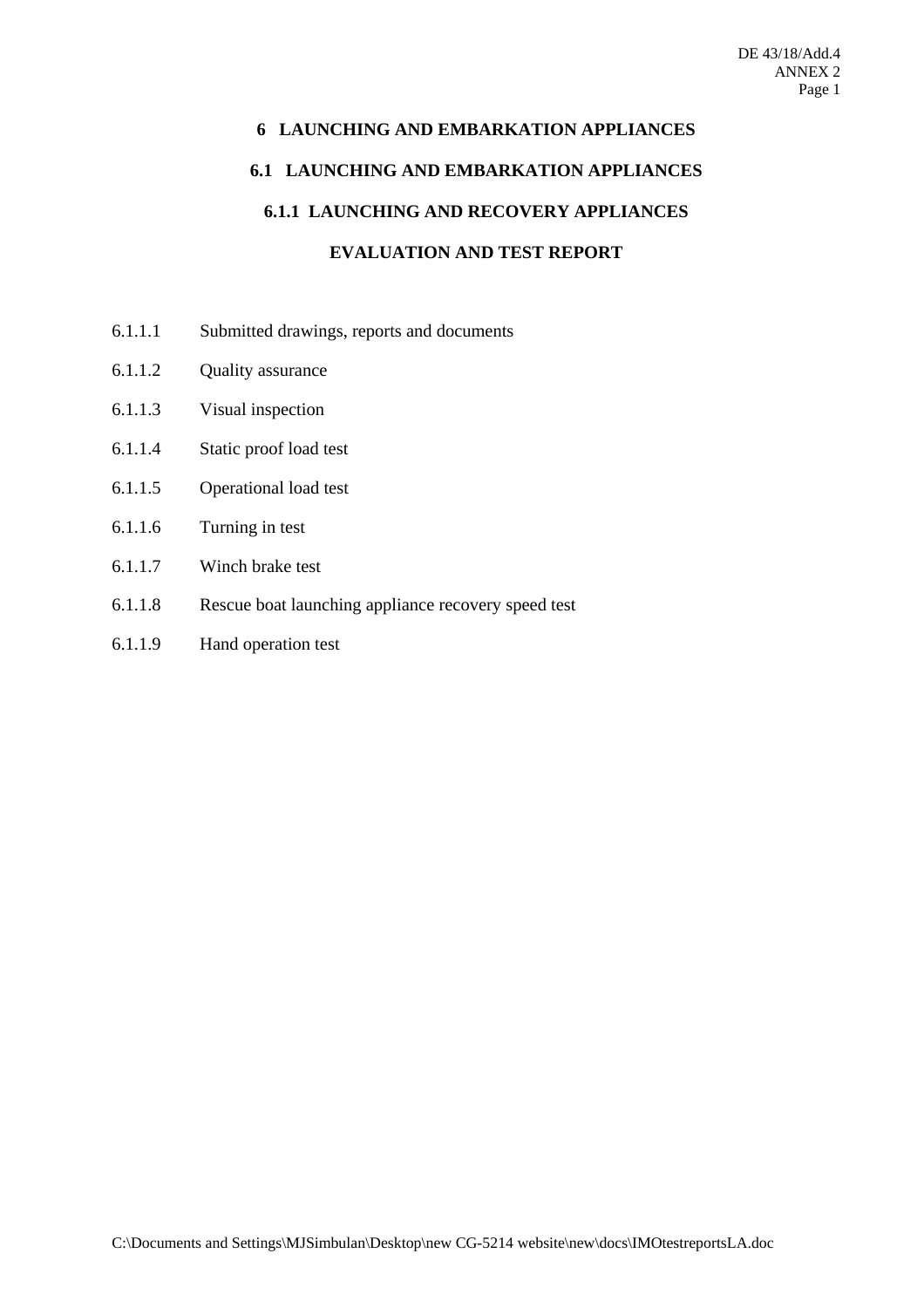# **6.1.1 LAUNCHING AND RECOVERY APPLIANCES**

# **EVALUATION AND TEST REPORT**

| <b>Manufacturer</b>            |  |
|--------------------------------|--|
|                                |  |
|                                |  |
|                                |  |
|                                |  |
|                                |  |
|                                |  |
| <b>System type</b>             |  |
|                                |  |
| <b>Serial number</b>           |  |
|                                |  |
|                                |  |
| <b>Maximum Working Load</b>    |  |
|                                |  |
| <b>Maximum Turning Moment</b>  |  |
|                                |  |
| Winch type                     |  |
|                                |  |
| <b>Serial number</b>           |  |
|                                |  |
| <b>Date</b>                    |  |
|                                |  |
|                                |  |
| <b>Place</b>                   |  |
|                                |  |
| Name and signature of surveyor |  |
|                                |  |
| <b>Approval Organization</b>   |  |
|                                |  |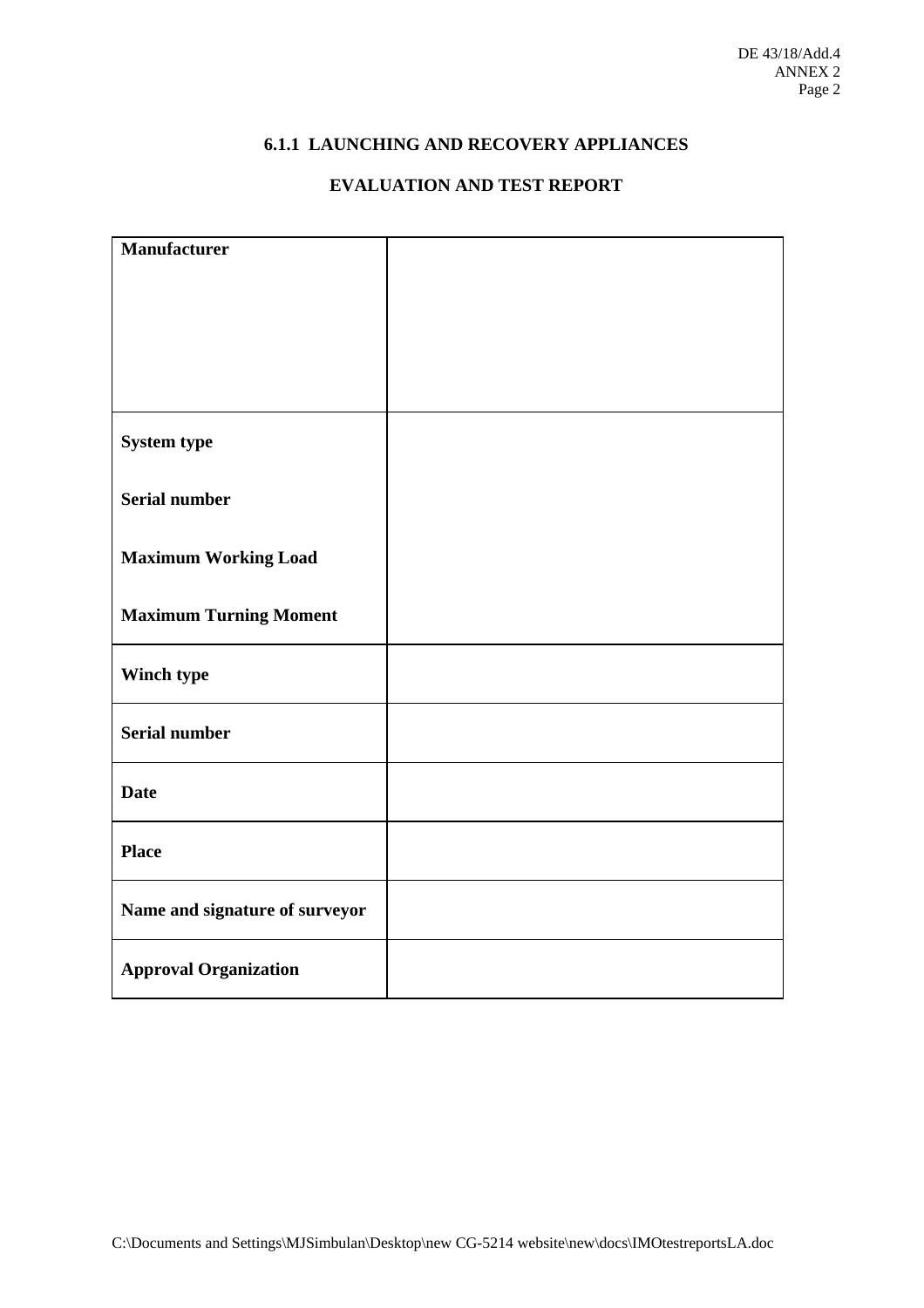| 45<br>═ |  |
|---------|--|
|---------|--|

|                                            | Manufacturer:      | Date:         | Time: |
|--------------------------------------------|--------------------|---------------|-------|
| <b>Launching &amp; Recovery Appliances</b> | Model:             | Surveyor:     |       |
|                                            | Lot/Serial Number: | Organization: |       |

| 6.1.1.1<br>Submitted drawings, reports and documents |                                |                  |               |
|------------------------------------------------------|--------------------------------|------------------|---------------|
| <b>Submitted drawings and documents</b>              |                                |                  |               |
| Drawing No.                                          | <b>Revision No. &amp; date</b> | Title of drawing | <b>Status</b> |
|                                                      |                                |                  |               |
|                                                      |                                |                  |               |
|                                                      |                                |                  |               |
|                                                      |                                |                  |               |
|                                                      |                                |                  |               |
|                                                      |                                |                  |               |
|                                                      |                                |                  |               |
|                                                      |                                |                  |               |

| <b>Submitted reports and documents</b> |                                |                            |               |  |
|----------------------------------------|--------------------------------|----------------------------|---------------|--|
| Report/Document No.                    | <b>Revision No. &amp; Date</b> | Title of report / document | <b>Status</b> |  |
|                                        |                                | Maintenance Manual -       |               |  |
|                                        |                                | <b>Operations Manual -</b> |               |  |
|                                        |                                |                            |               |  |
|                                        |                                |                            |               |  |
|                                        |                                |                            |               |  |
|                                        |                                |                            |               |  |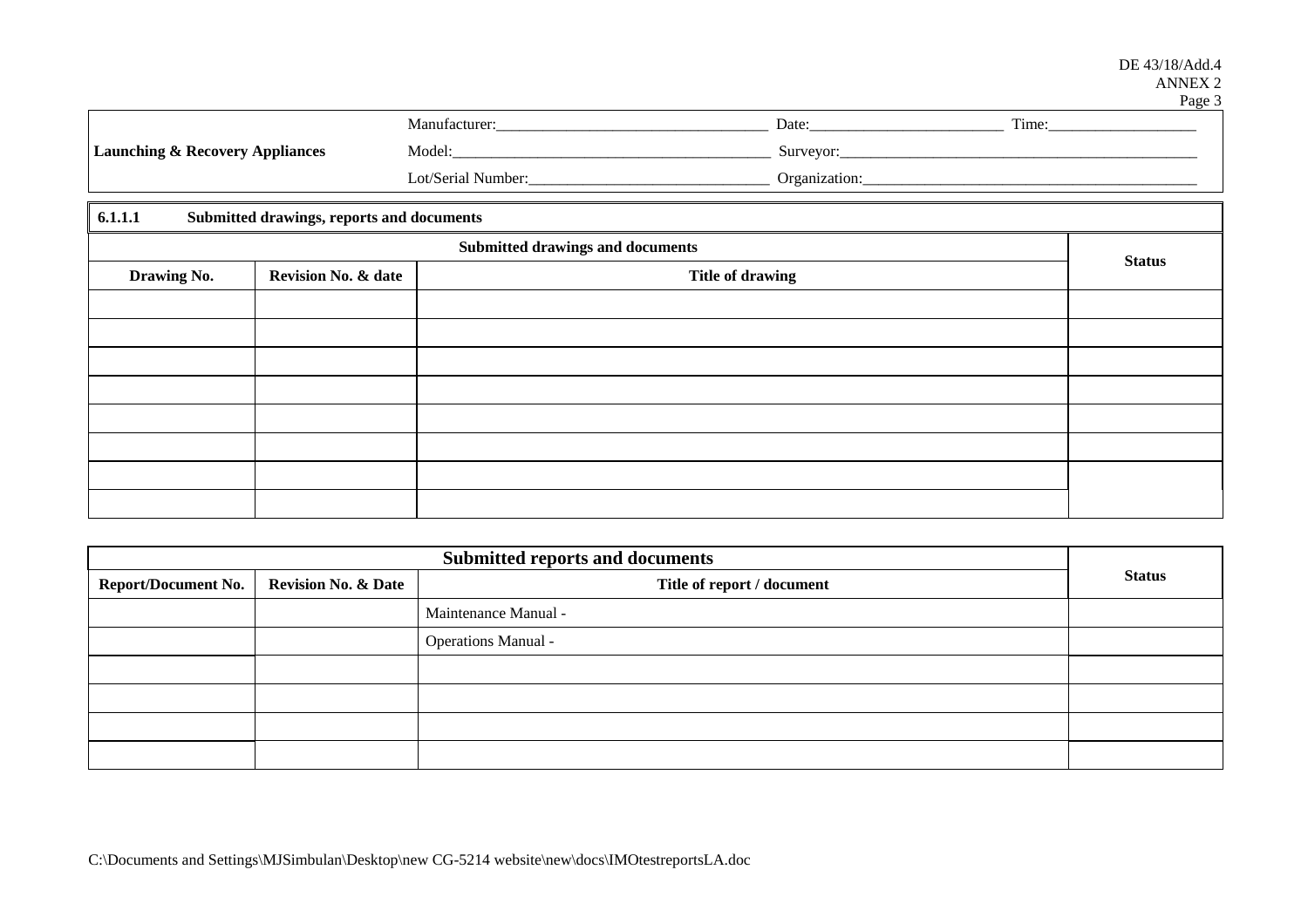| $-40^{\circ}$ |  |
|---------------|--|
|---------------|--|

|                                                                                                                                                                                                                                                             |  |                                                                                                                | r agu |
|-------------------------------------------------------------------------------------------------------------------------------------------------------------------------------------------------------------------------------------------------------------|--|----------------------------------------------------------------------------------------------------------------|-------|
|                                                                                                                                                                                                                                                             |  |                                                                                                                |       |
| <b>Launching &amp; Recovery Appliances</b>                                                                                                                                                                                                                  |  |                                                                                                                |       |
|                                                                                                                                                                                                                                                             |  | Lot/Serial Number: Campion Communication Communication Communication Communication Communication Communication |       |
| 6.1.1.2<br><b>Quality Assurance</b>                                                                                                                                                                                                                         |  | Regulations: MSC.81(70) 2/1.1 and 1.2                                                                          |       |
| Except where all appliances of a particular type are required by chapter III of the                                                                                                                                                                         |  | <b>Quality Assurance</b>                                                                                       |       |
| International Convention for the Safety of Life at Sea, 1974, as amended, or the<br>International Life-Saving Appliance (LSA) Code, to be inspected, representatives of<br>the Administration should make random inspection of manufacturers to ensure that |  |                                                                                                                |       |
| the quality of life-saving appliances and the materials used comply with the<br>specification of the approved prototype life-saving appliance.                                                                                                              |  |                                                                                                                |       |
| Manufacturers should be required to institute a quality control procedure to ensure<br>that life-saving appliances are produced to the same standard as the prototype life-<br>saving appliance approved by the Administration and to keep records of any   |  |                                                                                                                |       |
| production tests carried out in accordance with the Administration's instructions.                                                                                                                                                                          |  | Description of System.                                                                                         |       |
|                                                                                                                                                                                                                                                             |  |                                                                                                                |       |
|                                                                                                                                                                                                                                                             |  |                                                                                                                |       |
|                                                                                                                                                                                                                                                             |  | Quality Assurance System acceptable Yes/No                                                                     |       |
|                                                                                                                                                                                                                                                             |  | <b>Comments/Observations</b>                                                                                   |       |
|                                                                                                                                                                                                                                                             |  |                                                                                                                |       |
|                                                                                                                                                                                                                                                             |  |                                                                                                                |       |
|                                                                                                                                                                                                                                                             |  |                                                                                                                |       |
|                                                                                                                                                                                                                                                             |  |                                                                                                                |       |
|                                                                                                                                                                                                                                                             |  |                                                                                                                |       |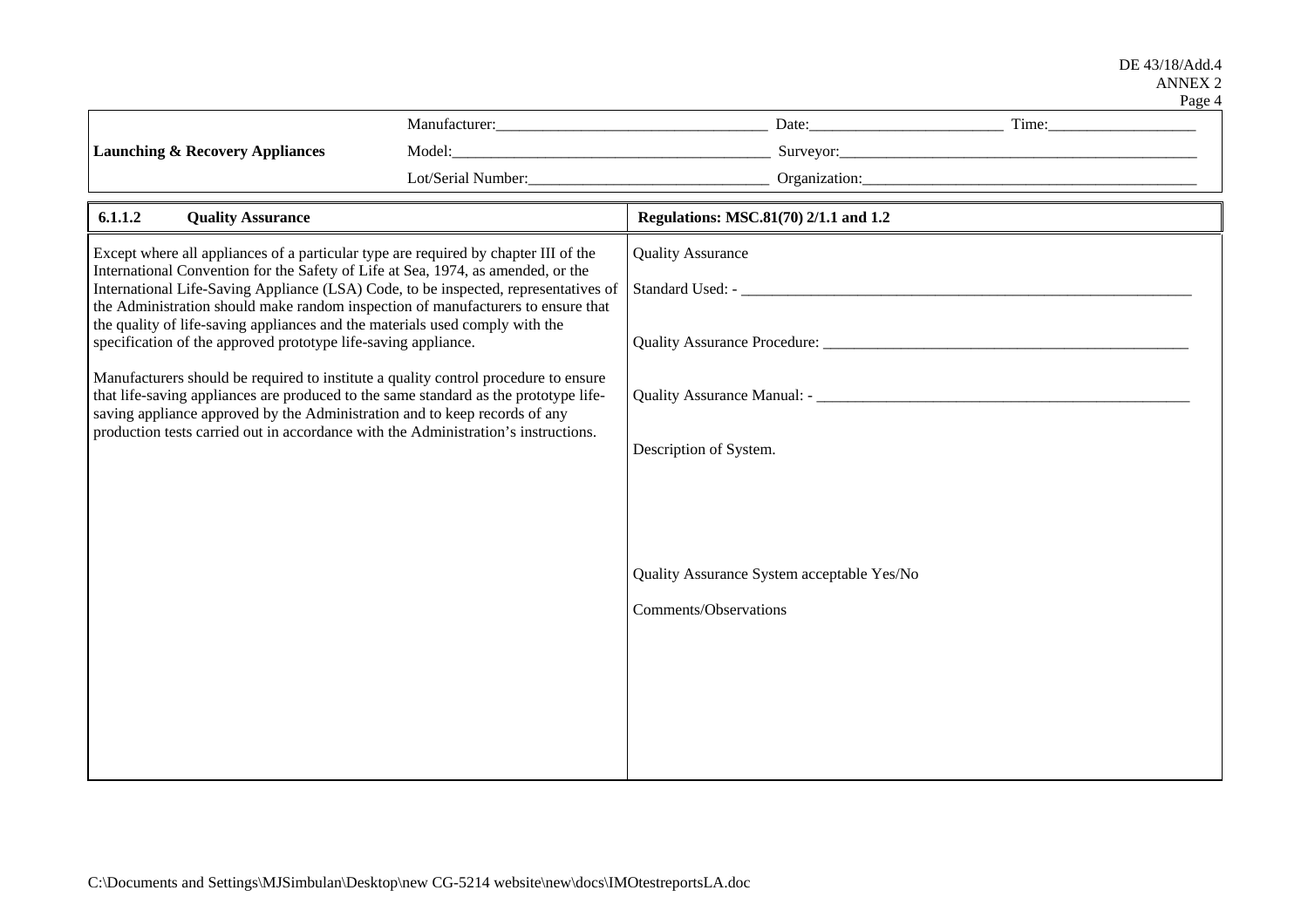| 'N<br>. . |
|-----------|
|-----------|

|                                            | Manufacturer <sup>.</sup> | Date:         | Time: |
|--------------------------------------------|---------------------------|---------------|-------|
| <b>Launching &amp; Recovery Appliances</b> | Model:                    | Surveyor:     |       |
|                                            | Lot/Serial Number:        | Organization: |       |

| 6.1.1.3<br><b>Visual inspection</b>                                                        | Regulations: LSA Code 6.1; III, 16.2                                                                                                                                                                                                                                                                                                                                                                                                                                                                                                                 |                                |
|--------------------------------------------------------------------------------------------|------------------------------------------------------------------------------------------------------------------------------------------------------------------------------------------------------------------------------------------------------------------------------------------------------------------------------------------------------------------------------------------------------------------------------------------------------------------------------------------------------------------------------------------------------|--------------------------------|
| <b>Test Procedure</b>                                                                      | Acceptance Criteria                                                                                                                                                                                                                                                                                                                                                                                                                                                                                                                                  | <b>Significant Test Data</b>   |
| Confirm that installation has been manufactured to<br>approved drawings.                   | Amount of maintenance should be restricted to a minimum.                                                                                                                                                                                                                                                                                                                                                                                                                                                                                             | Passed/Failed                  |
| Visually inspect the appliance. Conduct<br>measurements and verify clearances as required. | Parts which require maintenance should be easily accessible and easily<br>maintained.                                                                                                                                                                                                                                                                                                                                                                                                                                                                | Passed/Failed                  |
|                                                                                            | Effectiveness under icing conditions                                                                                                                                                                                                                                                                                                                                                                                                                                                                                                                 | Passed/Failed                  |
|                                                                                            | The launching mechanism should be so arranged that it may be<br>actuated by one person from a position within the survival craft or<br>rescue boat                                                                                                                                                                                                                                                                                                                                                                                                   | Passed/Failed                  |
| Remote control                                                                             | Manual brakes should be so arranged that the brake is always applied,<br>unless the operator or a mechanism activated by the operator holds the<br>brake control in the 'off' position.                                                                                                                                                                                                                                                                                                                                                              | Type:                          |
| Limit switches                                                                             | Where davit arms are recovered by power, safety devices should be<br>fitted which will automatically cut off the power before the davit arms<br>reach the stops in order to prevent over-stressing the falls or davits,<br>unless the motor is designed to prevent such over-stressing.                                                                                                                                                                                                                                                              | Type:                          |
| Provisions for hanging off pendants                                                        | There should be provisions for hanging-off the lifeboat to free the<br>release gear for maintenance                                                                                                                                                                                                                                                                                                                                                                                                                                                  | Passed/Failed<br>Passed/Failed |
|                                                                                            | Structural members and all blocks, falls, padeyes, links, fastenings and<br>all other fittings used in connection with launching equipment should<br>be designed with not less than a minimum factor of safety on the basis<br>of the maximum working load assigned and the ultimate strength of the<br>material used for construction. A minimum factor of safety of 4.5<br>should be applied to all davit and winch structural members, and a<br>minimum factor of safety of 6 should be applied to falls, suspension<br>chains, links and blocks. | Comments/Observations          |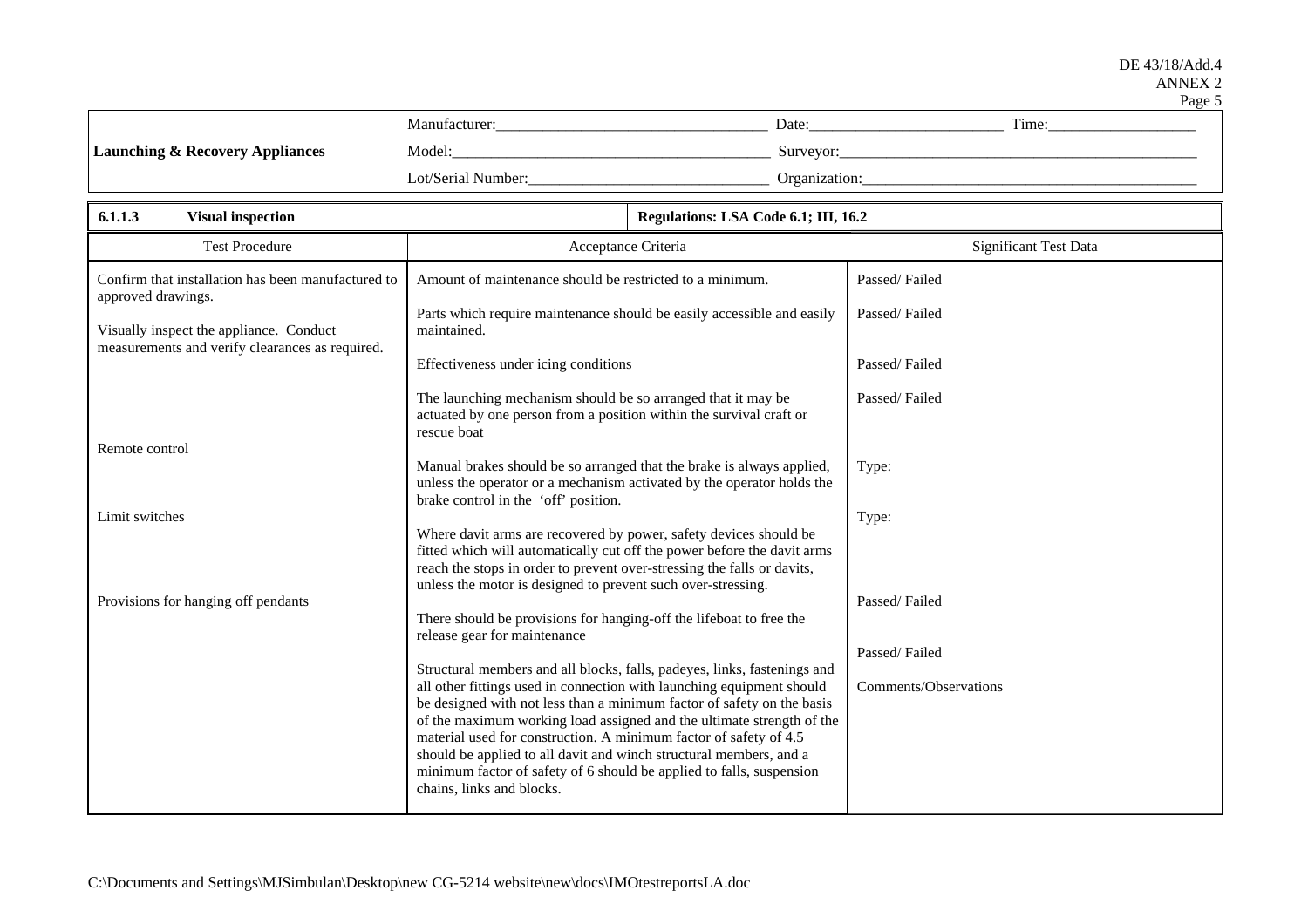#### DE 43/18/Add.4 ANNEX 2 Page 6

|                                            |                    |               | <b>L</b> dec |
|--------------------------------------------|--------------------|---------------|--------------|
|                                            | Manufacturer:      | Date:         | Time:        |
| <b>Launching &amp; Recovery Appliances</b> | Model:             | Surveyor:     |              |
|                                            | Lot/Serial Number: | Organization: |              |

| 6.1.1.4<br><b>Static proof load test</b>                                                                                                                                                             | Regulations: LSA Code 6.1.1.5 - 6.1.1.6; MSC.81(70) 1/8.1.1                                                                                                                                              |                                                                                                           |
|------------------------------------------------------------------------------------------------------------------------------------------------------------------------------------------------------|----------------------------------------------------------------------------------------------------------------------------------------------------------------------------------------------------------|-----------------------------------------------------------------------------------------------------------|
| <b>Test Procedure</b>                                                                                                                                                                                | Acceptance Criteria                                                                                                                                                                                      | Significant Test Data                                                                                     |
| For lifeboats other than free-fall lifeboats, davits<br>and launching appliances, except the winch<br>brakes, should be subjected to a static proof load<br>of 2.2 times their maximum working load. | The launching appliance and its attachments other than winch<br>brakes should be of sufficient strength to withstand a static proof<br>load on test of not less than 2.2 times the maximum working load. | <b>MWL</b><br>kN<br>$\ddot{\phantom{a}}$<br>Test load (2.2 x MWL):<br>kN                                  |
| With the load at the full outboard position, the<br>load should be swung through an arc of<br>approximately $100$ to each side of vertical in the<br>intended fore and aft plane.                    | There should be no evidence of significant deformation or other<br>damage as a result of this test.                                                                                                      | There should be no evidence of significant deformation<br>or other damage<br>Passed/Failed                |
| The test should be done first in the upright<br>position, followed by tests simulating a<br>shipboard condition of list of $200$ both inboard<br>and outboard.                                       |                                                                                                                                                                                                          | Passed/Failed<br>upright<br>$20^0$ inboard list<br>Passed/Failed<br>$20^0$ outboard list<br>Passed/Failed |
|                                                                                                                                                                                                      |                                                                                                                                                                                                          |                                                                                                           |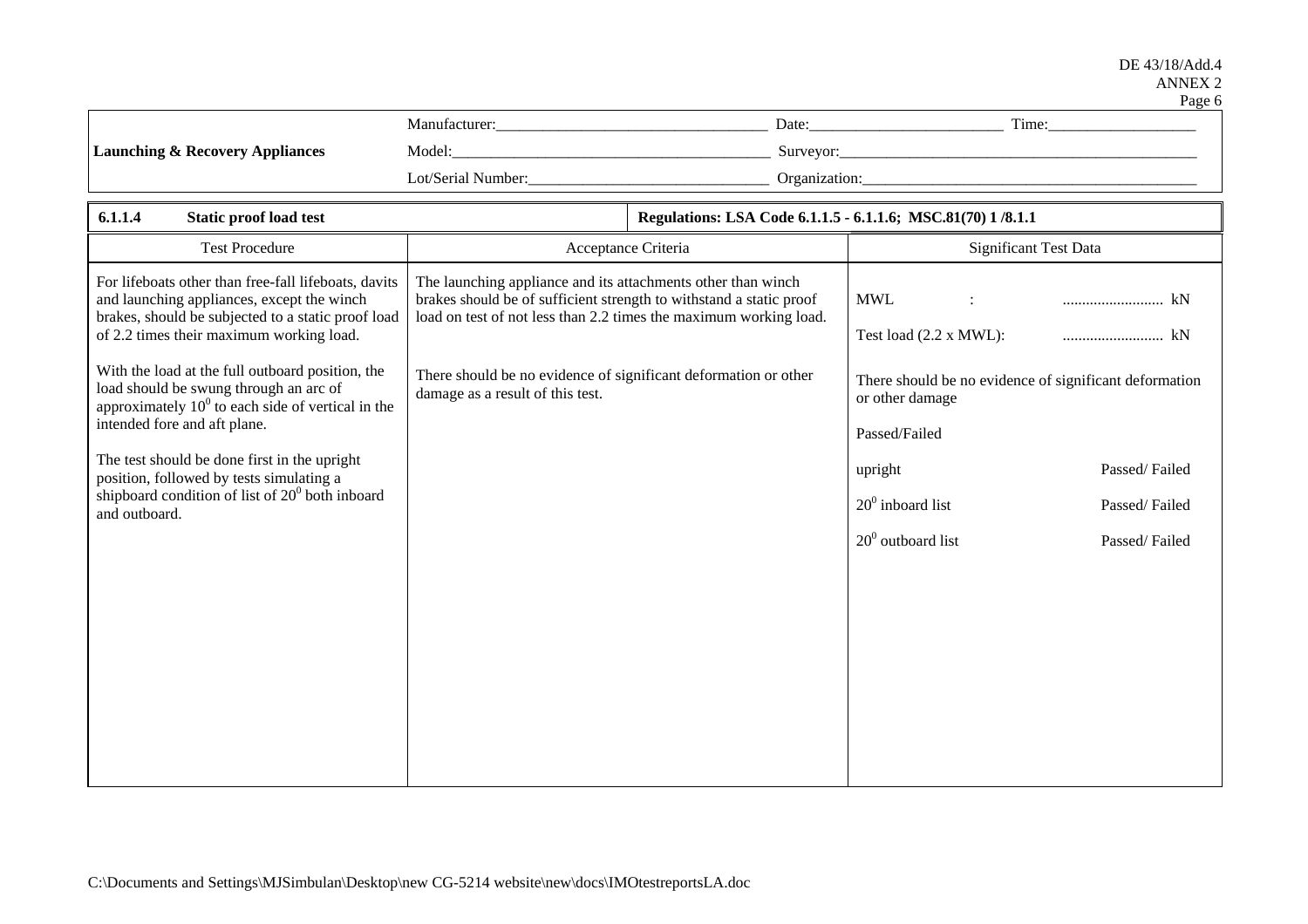|                                            |                           |               |       | a agu |
|--------------------------------------------|---------------------------|---------------|-------|-------|
|                                            | Manufacturer <sup>.</sup> | Date:         | Time: |       |
| <b>Launching &amp; Recovery Appliances</b> | Model:                    | Surveyor:     |       |       |
|                                            | Lot/Serial Number:        | Organization: |       |       |

| 6.1.1.5<br><b>Operational load test</b>                                                                                                                                                                                                                                                                                                                                                                                                                                                                                                                                          | Regulations: LSA Code 6.1.1.1 - 6.1.1.3; MSC.81(70) 1/8.1.2                                                                                                                                                                                                                                                                                                                                                                           |                                                                                                                                                                                                                                                                                                                                                                           |
|----------------------------------------------------------------------------------------------------------------------------------------------------------------------------------------------------------------------------------------------------------------------------------------------------------------------------------------------------------------------------------------------------------------------------------------------------------------------------------------------------------------------------------------------------------------------------------|---------------------------------------------------------------------------------------------------------------------------------------------------------------------------------------------------------------------------------------------------------------------------------------------------------------------------------------------------------------------------------------------------------------------------------------|---------------------------------------------------------------------------------------------------------------------------------------------------------------------------------------------------------------------------------------------------------------------------------------------------------------------------------------------------------------------------|
| <b>Test Procedure</b>                                                                                                                                                                                                                                                                                                                                                                                                                                                                                                                                                            | Acceptance Criteria                                                                                                                                                                                                                                                                                                                                                                                                                   | Significant Test Data                                                                                                                                                                                                                                                                                                                                                     |
| For lifeboats other than free-fall lifeboats, a mass<br>equal to 1.1 times the maximum working load<br>should be suspended from the lifting points with<br>the launching appliance in the upright position.                                                                                                                                                                                                                                                                                                                                                                      | The appliance should successfully lower the load under all of the<br>conditions, and there should be no evidence of significant deformation<br>or other damage as a result of the tests.                                                                                                                                                                                                                                              | weight of the lightest<br>the lifeboat / rescue boat ** intended for use:<br>LWL.<br>kN                                                                                                                                                                                                                                                                                   |
| The load should be moved from the full inboard to<br>the full outboard position using the means of<br>operation that is used on the ship.<br>The test should be repeated with the launching<br>appliance positioned to simulate a combined $20^0$<br>inboard list and 10 <sup>0</sup> trim.<br>All the tests should be repeated with a mass equal<br>to that of a fully equipped lifeboat, without<br>persons, or the lightest survival craft intended for<br>the use with the davit to ensure the satisfactory<br>functioning of the davit under very light load<br>conditions. | Each launching appliance together with all its lowering and recovery<br>gear should be so arranged that the fully equipped survival craft or<br>rescue boat it serves can be safely lowered against a trim of up to $100$<br>and a list of up to $20^{\circ}$ either way:<br>When boarded, as required by regulation III/23 or III/33, by its full<br>complement of persons;<br>Without persons in the survival craft or rescue boat. | <b>MWL</b><br>kN<br>Test load (1.1 x MWL)<br>$\ddot{\cdot}$<br>clear of davit horn ?**<br>Passed/Failed<br>Does the appliance successfully lower the load under these<br>conditions without evidence of significant deformation or<br>Passed/Failed<br>damage?<br>upright $(1, 1x$ MWL)<br>Passed/Failed<br>$20^{\circ}$ inboard list +10°trim (1.1xMWL)<br>Passed/Failed |
| Note:<br>Notwithstanding the 10°trim and 20° list<br>requirements, lifeboat launching appliances for oil<br>tankers, chemical tankers and gas carriers with a<br>final angle of heel greater than $20^{\circ}$ should be<br>capable of operating at the final angle of heel on<br>the lower side of the ship, taking into<br>consideration the final damaged waterline of the<br>ship.                                                                                                                                                                                           | A launching appliance should not depend on any means other than<br>gravity or stored mechanical power which is independent of the ship's<br>power supplies to launch the survival craft or rescue boat it serves in<br>the fully loaded and equipped condition and also in the light condition.                                                                                                                                       | $20^{\circ}$ inboard list +10°trim (LWL)<br>Passed/Failed<br>Passed/Failed<br>Stored power<br>Start pressure:<br>k Pa<br>k Pa<br>Min. pressure:<br>k Pa<br>Pressure drop after one movement:<br>Time from inboard to outboard:<br>sec<br>** if applicable                                                                                                                 |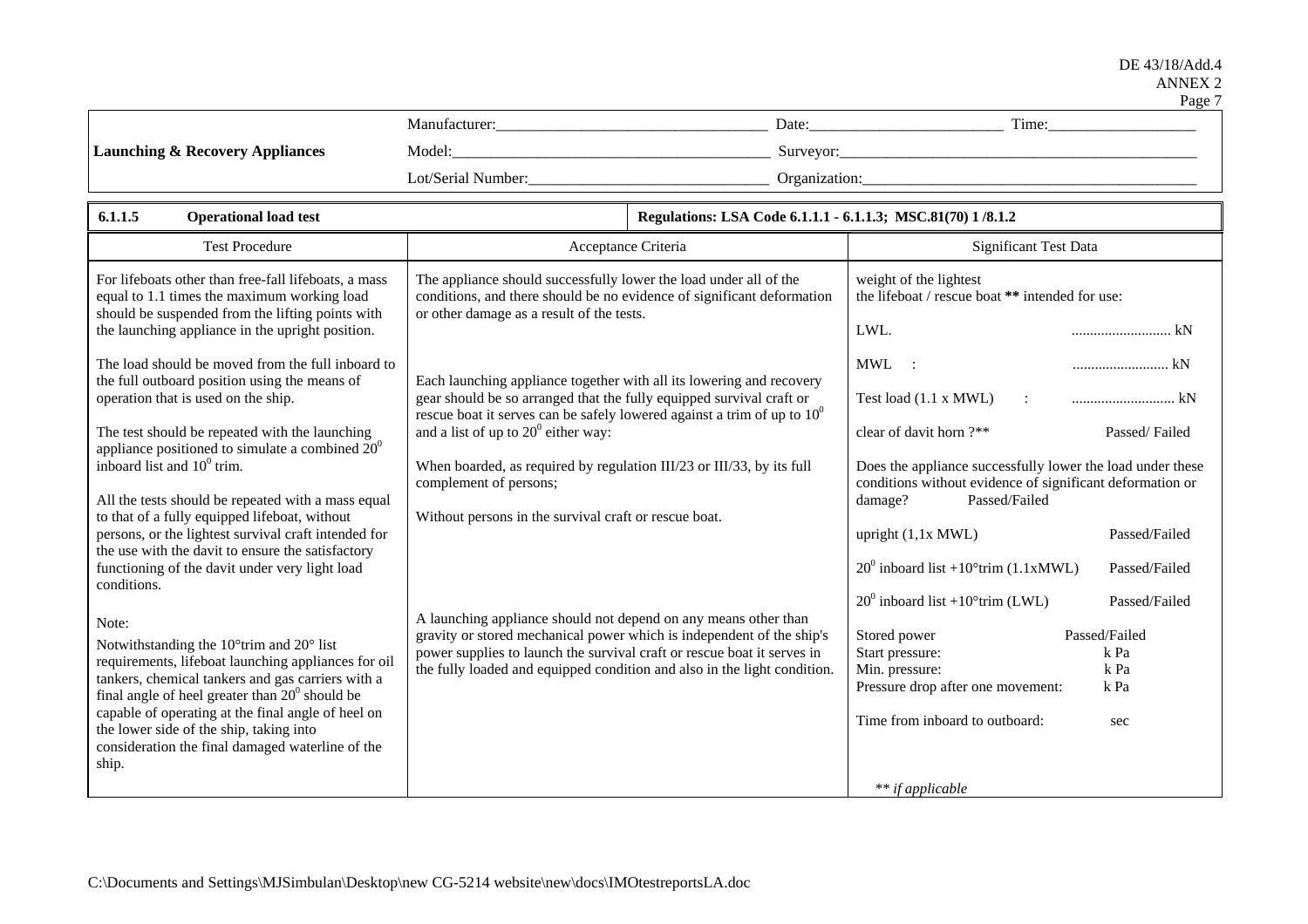#### DE 43/18/Add.4 ANNEX 2  $P_{30P}$   $\&$

|                                            |                    |               | <b>L</b> agu u |
|--------------------------------------------|--------------------|---------------|----------------|
|                                            | Manufacturer:      | Date:         | Time:          |
| <b>Launching &amp; Recovery Appliances</b> | Model:             | Surveyor:     |                |
|                                            | Lot/Serial Number: | Organization: |                |
|                                            |                    |               |                |

| 6.1.1.6<br><b>Turning in test</b><br>Regulations: LSA Code 6.1.1.3; MSC.81(70) 1/8.1.3                                                                                                                                  |                                                |                                                                                                                                |                                                                                                                                            |
|-------------------------------------------------------------------------------------------------------------------------------------------------------------------------------------------------------------------------|------------------------------------------------|--------------------------------------------------------------------------------------------------------------------------------|--------------------------------------------------------------------------------------------------------------------------------------------|
| <b>Test Procedure</b>                                                                                                                                                                                                   | Acceptance Criteria                            |                                                                                                                                | Significant Test Data                                                                                                                      |
| With the appliance in the full upright position<br>the maximum design hoisting load should be<br>moved from the full outboard to the full inboard<br>position using the means of operation that is<br>used on the ship. | causing permanent deformation or other damage. | The appliance should successfully move the maximum designed<br>hoisting load from the outboard to the inboard position without | maximum designed<br>hoisting load:<br>kN<br>                                                                                               |
|                                                                                                                                                                                                                         |                                                |                                                                                                                                | Does the launching appliance successfully move the load<br>from outboard to inboard?<br>Passed/Failed                                      |
|                                                                                                                                                                                                                         |                                                |                                                                                                                                | Does the launching appliance show any evidence of<br>significant deformation or other damage as a result of<br>this test?<br>Passed/Failed |
|                                                                                                                                                                                                                         |                                                |                                                                                                                                |                                                                                                                                            |
|                                                                                                                                                                                                                         |                                                |                                                                                                                                |                                                                                                                                            |
|                                                                                                                                                                                                                         |                                                |                                                                                                                                |                                                                                                                                            |
|                                                                                                                                                                                                                         |                                                |                                                                                                                                |                                                                                                                                            |
|                                                                                                                                                                                                                         |                                                |                                                                                                                                |                                                                                                                                            |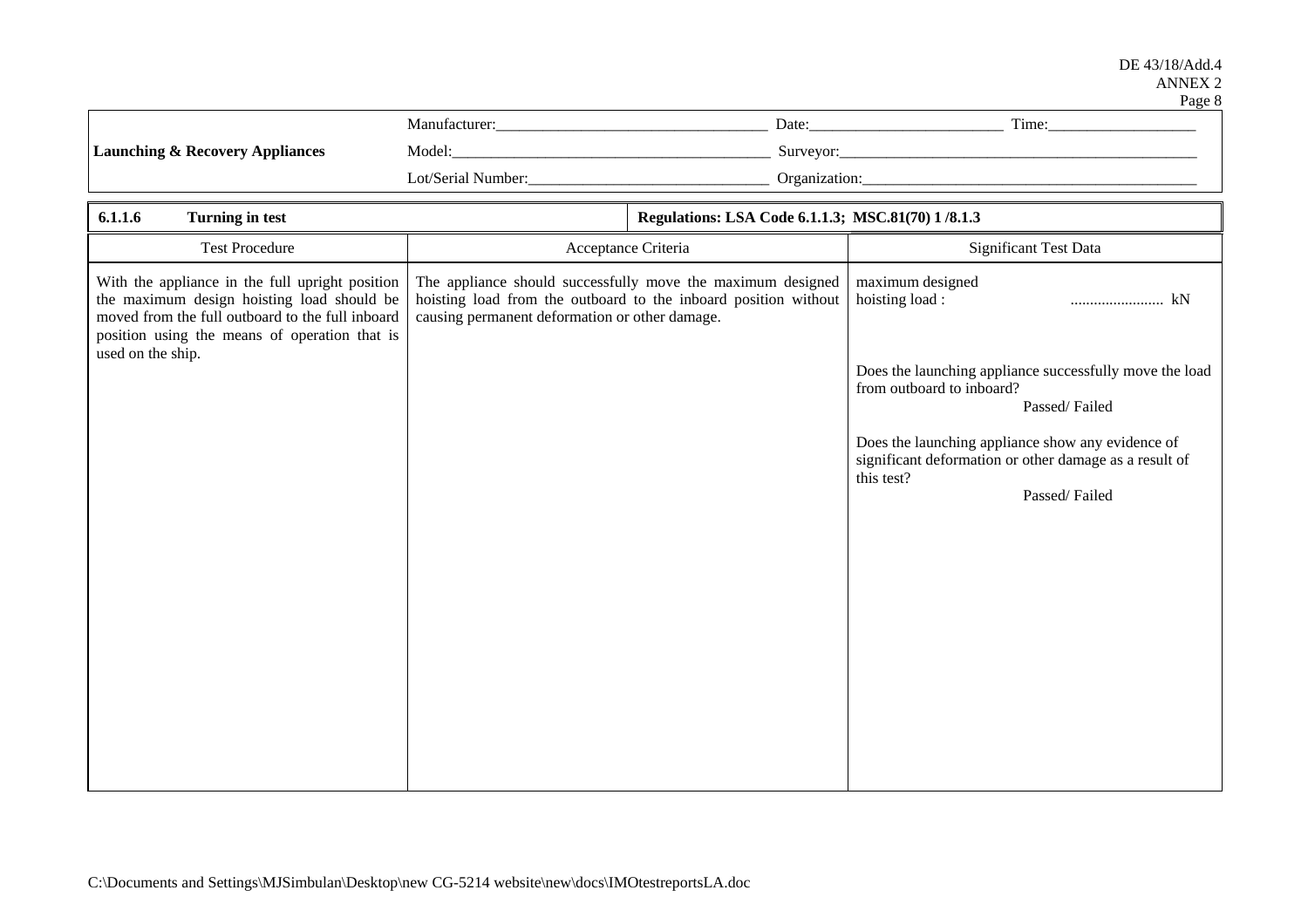| ٢. |
|----|
|----|

|                                            | Manufacturer:      | Date:         | Time: |
|--------------------------------------------|--------------------|---------------|-------|
| <b>Launching &amp; Recovery Appliances</b> | Model:             | Surveyor:     |       |
|                                            | Lot/Serial Number: | Organization: |       |

| 6.1.1.7<br><b>Winch brake test</b><br>Regulations: LSA Code 6.1.2.5; MSC.81(70) 1/8.1.4                                                          |                                                                                                                                  |  |                                                                                                  |               |
|--------------------------------------------------------------------------------------------------------------------------------------------------|----------------------------------------------------------------------------------------------------------------------------------|--|--------------------------------------------------------------------------------------------------|---------------|
| <b>Test Procedure</b>                                                                                                                            | Acceptance Criteria                                                                                                              |  | <b>Significant Test Data</b>                                                                     |               |
| Winch drums should be wound to the maximum<br>number of turns permitted and a static test load                                                   |                                                                                                                                  |  | weight of the lightest the lifeboat / rescue boat *                                              |               |
| of 1.5 times the maximum working load should<br>be applied and held by the brake. This load<br>should then be lowered for at least one complete  | The test load should drop no more than 1 m when the brake is<br>applied (except that the stopping distance may be exceeded if an |  | <b>MWL</b>                                                                                       |               |
| revolution of the barrel shaft. A test load of 1.1<br>times the maximum working load should then<br>be lowered at maximum lowering speed through | exposed brake is wetted).                                                                                                        |  | Test 1:                                                                                          |               |
| a distance of at least 3 m and stopped by<br>applying the hand brake sharply.                                                                    |                                                                                                                                  |  |                                                                                                  |               |
| This test should be repeated a number of times.                                                                                                  |                                                                                                                                  |  | Does the brake test hold the test load (1.5x MWL)?<br>pass/fail                                  |               |
| If the winch design incorporates an exposed                                                                                                      |                                                                                                                                  |  | MWM:                                                                                             | kNm           |
| brake, one of these tests should be carried out<br>with the brake wetted.                                                                        |                                                                                                                                  |  | Drum diam.<br>Wire diam.                                                                         | mm<br>Mm      |
| The various tests should achieve a cumulative<br>lowering distance of at least 150 m.                                                            | The launching appliance should successfully lower a mass equal to                                                                |  | Number of turns<br>Max. lowering speed                                                           | m/s           |
| Operation of the winch with a load of a mass<br>equal to that of a fully equipped lifeboat,<br>without persons, or the lightest survival craft   | that of a fully equipped lifeboat, without persons, or the lightest<br>craft (or rescue boat) intended for use with the winch.   |  | Test 2                                                                                           |               |
| intended for use with the winch should also be<br>demonstrated.                                                                                  | Inspection of the stripped winch should reveal no significant<br>damage or undue wear.                                           |  | Dynamic Test load (1,1 x MWL):<br>brake test carried out after $> 3m$ with max lowering<br>speed | Kn            |
| Following completion of these test (and 6.1.1.8,<br>6.1.1.9), the winch should be stripped for                                                   |                                                                                                                                  |  | Stop within 1 meter?                                                                             | Passed/Failed |
| inspection.                                                                                                                                      |                                                                                                                                  |  | $*$<br>delete as appropriate                                                                     | continued     |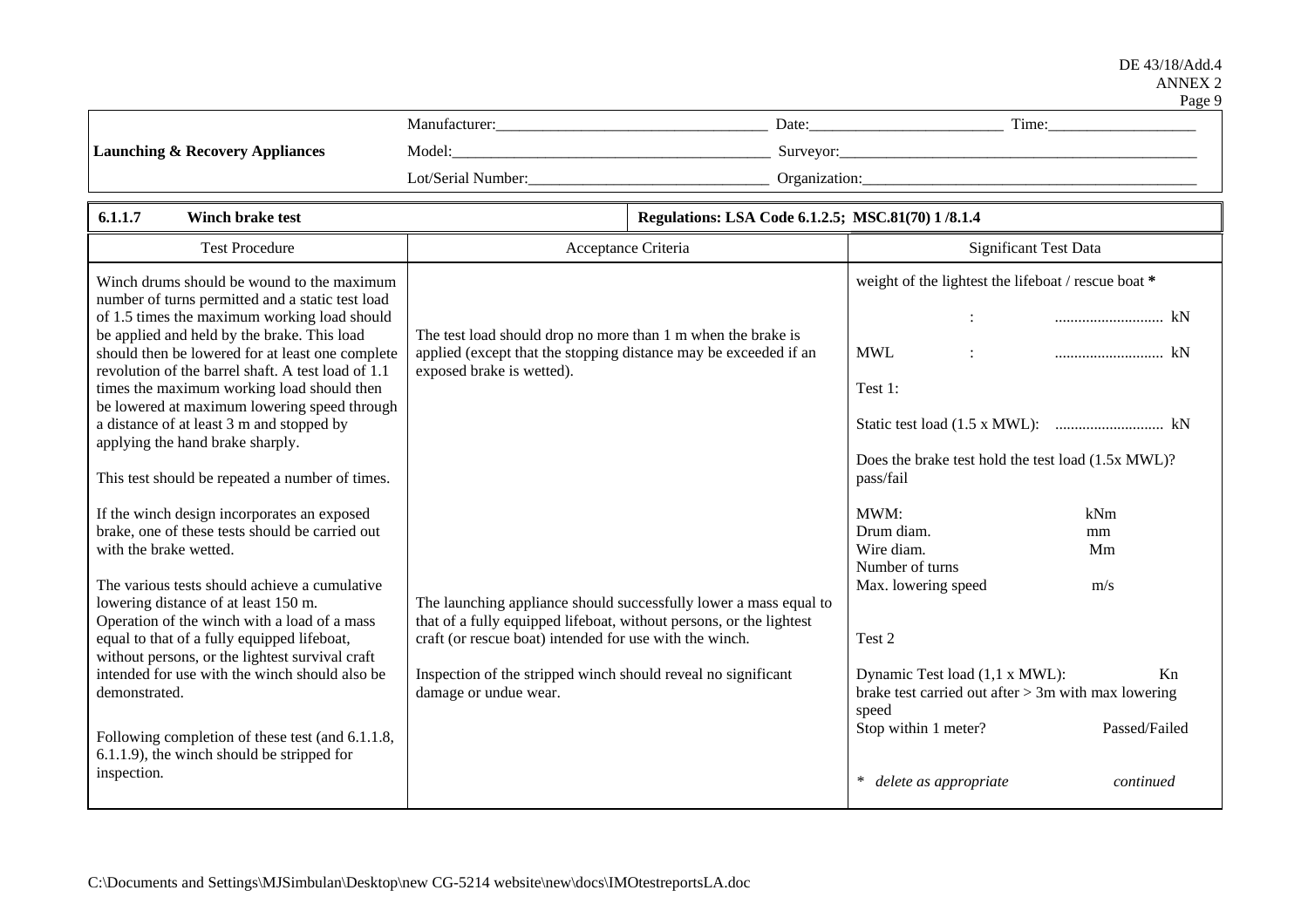### DE 43/18/Add.4 ANNEX 2 Page 10

|                                            | Manufacturer:      | Date:         | Time: |
|--------------------------------------------|--------------------|---------------|-------|
| <b>Launching &amp; Recovery Appliances</b> | Model:             | Surveyor:     |       |
|                                            | Lot/Serial Number: | Organization: |       |

| Regulations: LSA Code 6.1.2.5; MSC.81(70) 1/8.1.4<br>6.1.1.7<br>Winch brake test (continued) |                     |                                                                                                                                                                                                                                                                                                                                                                                                                                                                                                                                                                                |
|----------------------------------------------------------------------------------------------|---------------------|--------------------------------------------------------------------------------------------------------------------------------------------------------------------------------------------------------------------------------------------------------------------------------------------------------------------------------------------------------------------------------------------------------------------------------------------------------------------------------------------------------------------------------------------------------------------------------|
| <b>Test Procedure</b>                                                                        | Acceptance Criteria | Significant Test Data                                                                                                                                                                                                                                                                                                                                                                                                                                                                                                                                                          |
|                                                                                              |                     | $1st$ stop > 3m<br>2 <sup>nd</sup> stop:<br>m<br>3 <sup>rd</sup> stop:<br>${\bf m}$<br>4 <sup>th</sup> stop:<br>${\bf m}$<br>5 <sup>th</sup> stop:<br>${\bf m}$<br>Total lowering distance > 150 m Passed/Failed<br>Test 3 (if applicable)<br>Winch design incorporates an exposed brake? Yes / No<br>Wet stopping distance<br>m<br>Passed/Failed<br>Test 4<br>Test load (LWL)<br>kN<br>Lowering test with LWL satisfactory?<br>Passed/Failed<br>Does the inspection of the stripped winch reveal any<br>significant damage or undue wear?<br>Passed/Failed<br><b>Remarks:</b> |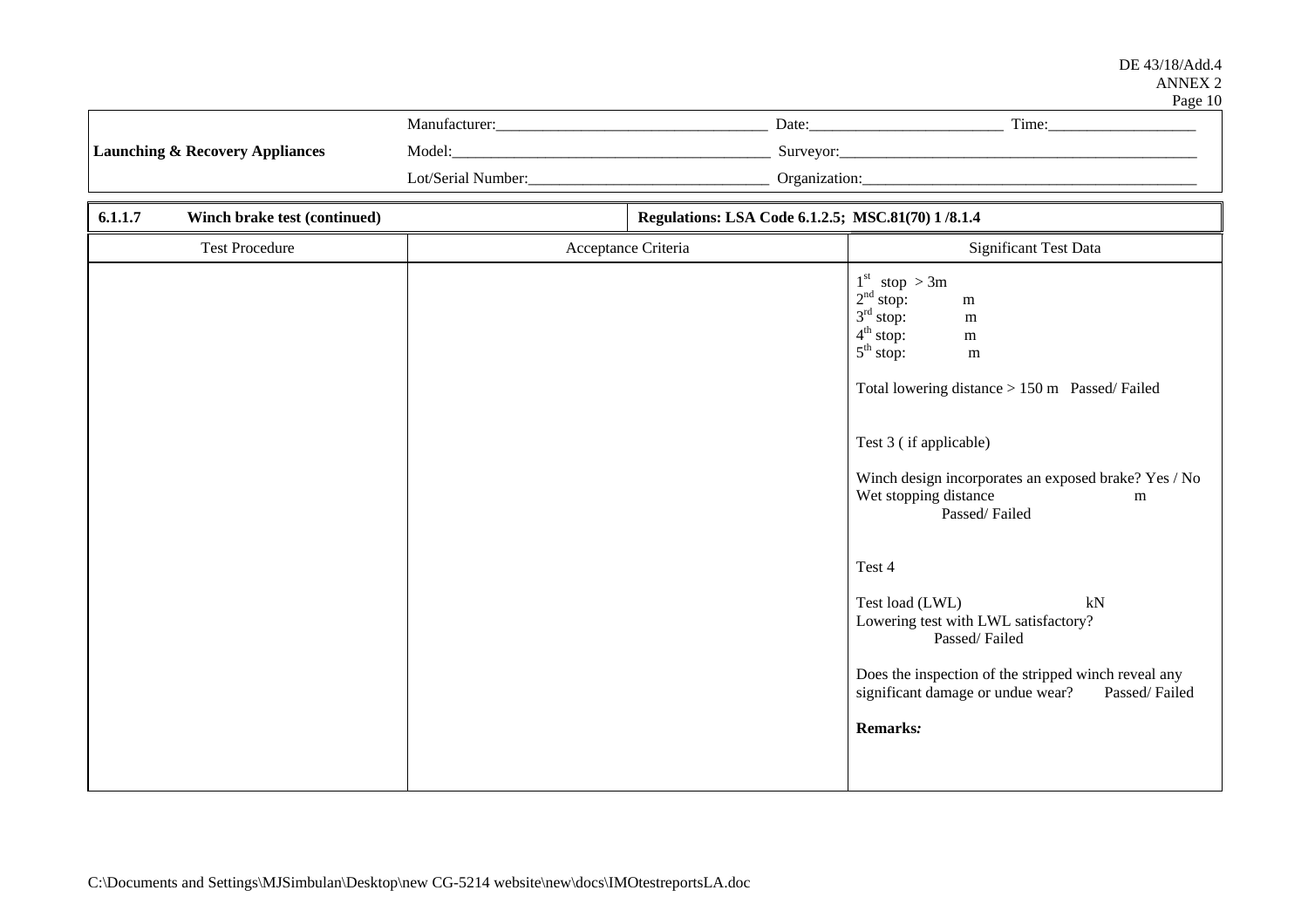|--|--|

|                                                                                                                                                                                                                                                                            |                                                                                                                                                                                                                                                                                         |                                                   | Time:                                                                                                                                                                                                                                                                                                                                                                                                  |
|----------------------------------------------------------------------------------------------------------------------------------------------------------------------------------------------------------------------------------------------------------------------------|-----------------------------------------------------------------------------------------------------------------------------------------------------------------------------------------------------------------------------------------------------------------------------------------|---------------------------------------------------|--------------------------------------------------------------------------------------------------------------------------------------------------------------------------------------------------------------------------------------------------------------------------------------------------------------------------------------------------------------------------------------------------------|
| <b>Launching &amp; Recovery Appliances</b>                                                                                                                                                                                                                                 |                                                                                                                                                                                                                                                                                         |                                                   |                                                                                                                                                                                                                                                                                                                                                                                                        |
|                                                                                                                                                                                                                                                                            |                                                                                                                                                                                                                                                                                         |                                                   |                                                                                                                                                                                                                                                                                                                                                                                                        |
| 6.1.1.8<br>Rescue boat launching appliance recovery speed test                                                                                                                                                                                                             |                                                                                                                                                                                                                                                                                         | Regulations: LSA Code 6.1.1.9; MSC.81(70) 1/8.1.5 |                                                                                                                                                                                                                                                                                                                                                                                                        |
| <b>Test Procedure</b>                                                                                                                                                                                                                                                      | Acceptance Criteria                                                                                                                                                                                                                                                                     |                                                   | Significant Test Data                                                                                                                                                                                                                                                                                                                                                                                  |
| It should be demonstrated that a winch intended<br>for use with a rescue boat is capable of<br>recovering the rescue boat with the number of<br>persons for which it is to be approved and its<br>equipment or an equivalent mass at a rate of not<br>less than $0.3$ m/s. | Each rescue boat launching appliance should be fitted with a<br>powered winch motor capable of raising the rescue boat from the<br>water with its full rescue boat complement of persons and<br>equipment at a rate of not less than 0.3 m/s.                                           |                                                   | Hoisting load:<br>measured recovering speed of the boat :<br>m/s                                                                                                                                                                                                                                                                                                                                       |
| 6.1.1.9<br><b>Hand operation test</b>                                                                                                                                                                                                                                      |                                                                                                                                                                                                                                                                                         | Regulations: LSA Code 6.1.2.6; MSC.81(70) 1/8.1.6 |                                                                                                                                                                                                                                                                                                                                                                                                        |
| <b>Test Procedure</b>                                                                                                                                                                                                                                                      | Acceptance Criteria                                                                                                                                                                                                                                                                     |                                                   | <b>Significant Test Data</b>                                                                                                                                                                                                                                                                                                                                                                           |
| The hand operation of the winch should be<br>demonstrated.<br>If the winch is designed for quick recovery by<br>hand with no load, this should be demonstrated<br>with a load of 1.5 times the mass of the empty<br>lifting arrangements.                                  | An efficient hand gear should be provided for recovery of each<br>survival craft and rescue boat. Hand gear handles or wheels should<br>not be rotated by moving parts of the winch when the survival craft<br>or rescue boat is being lowered or when it is being hoisted by<br>power. |                                                   | Hoisting load:<br>Test 1:<br>Test load (1 x hoisting load): winch can be operated<br>satisfactorily by hand?<br>Passed/Failed<br>Arrangement provided for protection against moving<br>parts and rotating handles?<br>Passed/Failed<br>Type:<br>Test 2:<br>Only for quick recovery<br>Test load (1.5 x weight of empty lifting arrangement):<br>kN<br>Is quick recovery satisfactory?<br>Passed/Failed |